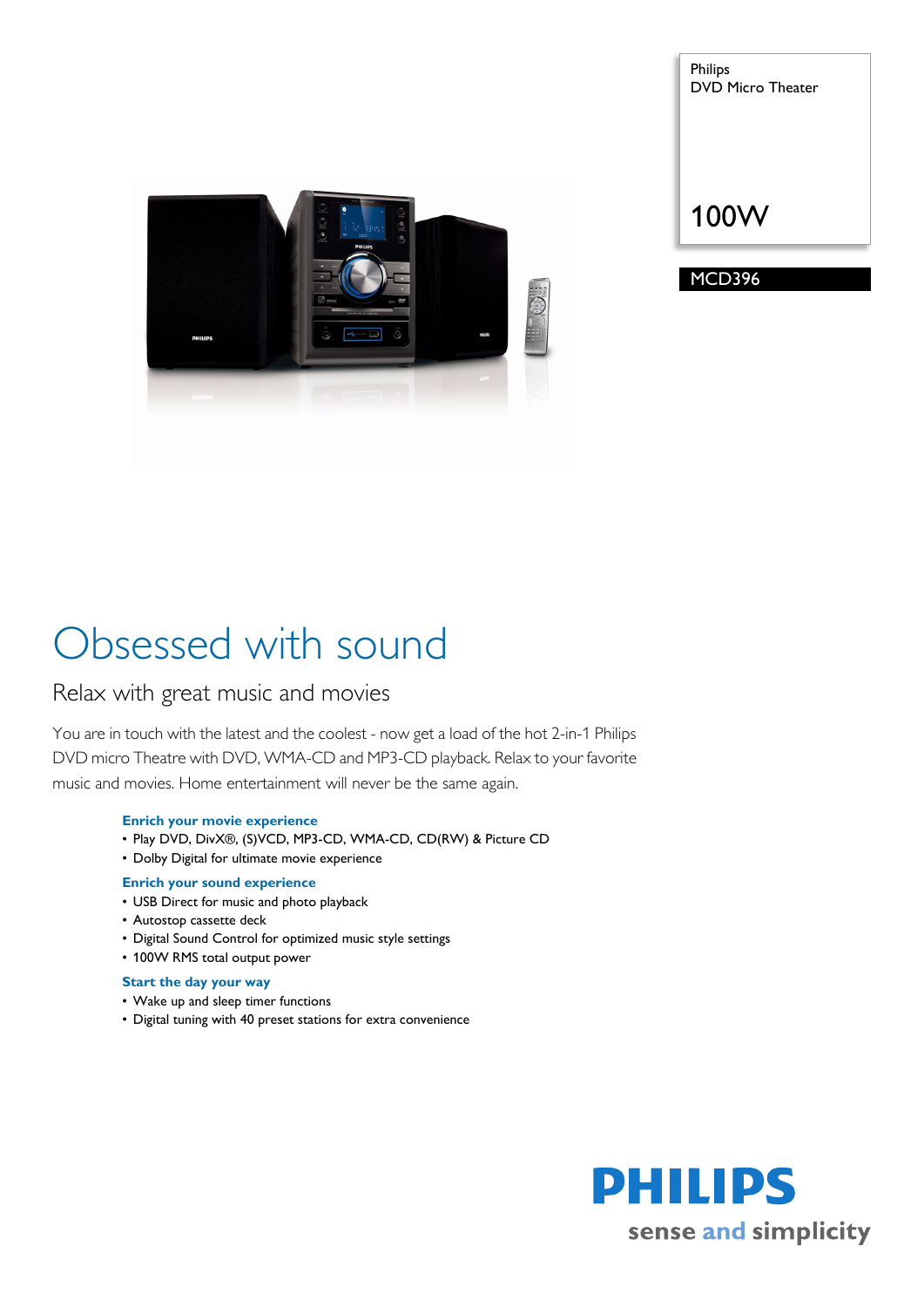# **Highlights**

### **Play DVD, DivX & MP3/WMA-CD**

The Philips player is compatible with most DVD and CD discs available in the market. DVD, DivX®, (S)VCD, MP3/WMA-CD, CD(RW) and Picture CD - all of them can play on the player. SVCD stands for "Super VideoCD". The quality of a SVCD is much better than a VCD, especially much more sharpen picture than a VCD because of the higher resolution. With DivX® support, you are able to enjoy DivX® encoded videos. The DivX media format is an MPEG4-based video compression technology that enables you to save large files like movies, trailers and music

videos on media like CD-R/RW, and DVD recordable discs.

# **Dolby Digital**

Because Dolby Digital, the world's leading digital multi-channel audio standards, make use of the way the human ear naturally processes sound, you experience superb quality surround sound audio with realistic spatial cues.

### **USB Direct**

Simply plug in your USB device on the system and share your stored digital music and photos with your family and friends.

## **Autostop cassette deck** Autostop cassette deck

MCD396/98

## **Digital Sound Control**

Digital Sound Control offers you a choice of pre-set Jazz, Rock, Pop and Classic controls you can use to optimise the frequency ranges for different musical styles. Each mode uses graphic equalizing technology to automatically adjust the sound balance and enhance the most important sound frequencies in your chosen music style. Ultimately, Digital Sound Control makes it easy for you get the most out of your music by precisely adjusting the sound balance to match the type of music you are playing.

 $D$ DOLBY. **DIGITAL**